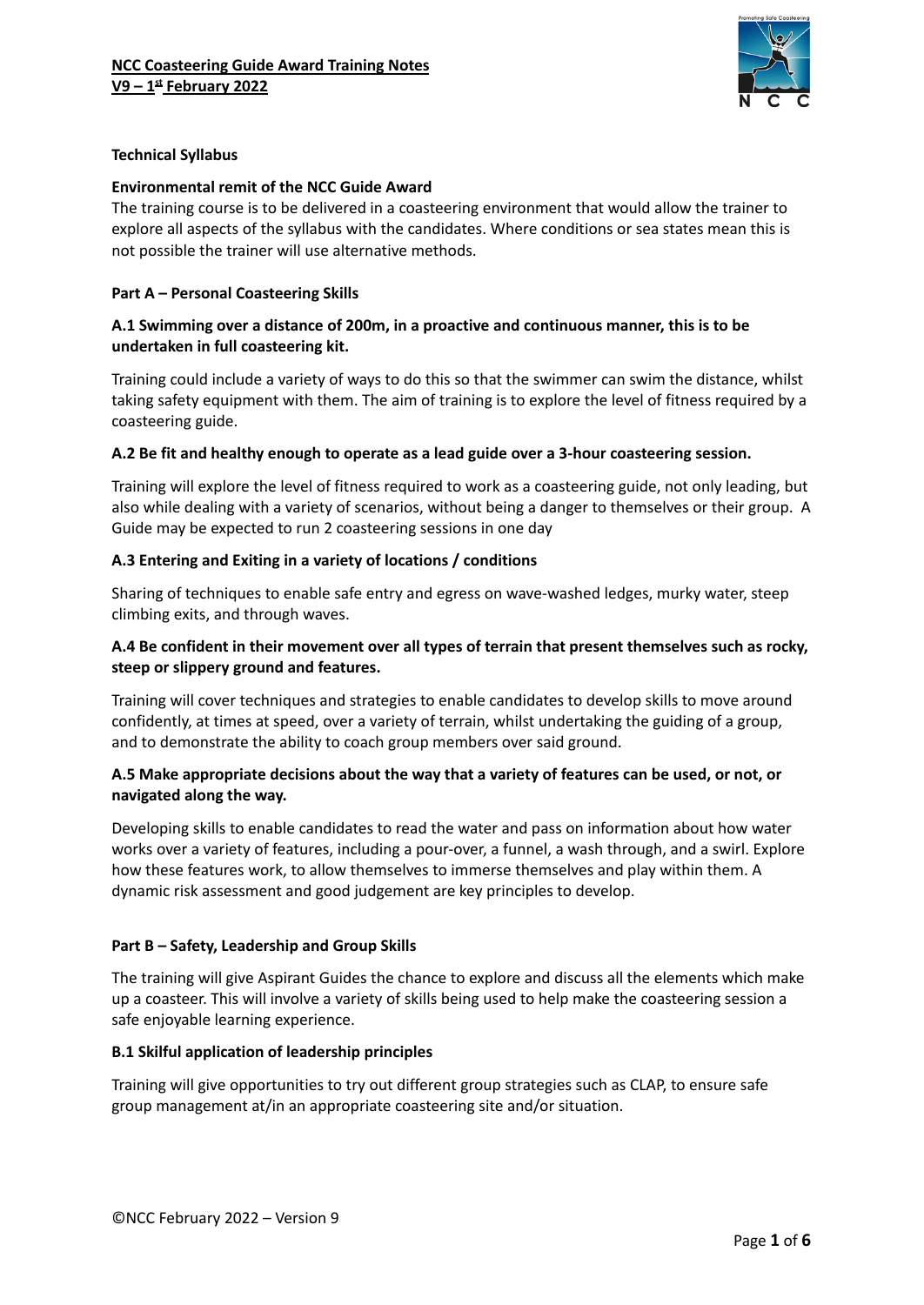

- Communication
- Line of Sight
- Avoidance
- Position (best place)

## **B.2 Appropriate leadership and decision making**

Training will aim to develop within candidates a range of strategies and leadership styles to suit the Group, Site and Situation which are flexible and clear in their communication and application. These include, but are not restricted to:

- Concise briefings
- Autocratic leadership style
- **●** Democratic leadership style

### **B.3 Safety awareness and risk management**

To follow any strategies to their final point when put in charge of a rescue situation, including being able to execute an Emergency Action Plan (EAP) correctly.

### **B.4 Working with multiple guides and other people**

The NCC acknowledge that providers have many different models of working dependant on the terrain, environment and types of clients and the training should reflect this. Providers may work as solo guides, assistant guides working with lead guides, multiple guides and use of trip leaders. The training courses will discuss the implications and increased responsibilities of these roles. Emphasis will be placed upon but not limited to the following:

- Implications on the supervision of clients
- Role identification and responsibilities
- **●** Trip leader role

### **B.5 Exercise appropriate group control and management and show concern for the general welfare of other group members**

All of the above is about the Aspirant Guide being able to effectively lead a group in the coasteering environment. The training will cover all the elements that make a coasteer and develop the skills to enable a guide to lead a successful coasteering session as a whole, in line with the aim of the NCC to promote safe coasteering. This will include but not limited to:

- Welcome
- Medical checks
- Water confidence check
- Environmental/wildlife awareness
- Good group briefings that are concise, short, and appropriate to the stage of the coasteer
- Identifying hazards
- Exits and entries the guide should be able to show groups methods of entry and exit.
- Swimming techniques in waves and near rocks
- Venue selection
- Choosing suitable routes for the group/conditions including the supervision and guidance
- Movement on rocky or slippery ground, including basic spotting.
- Use of the group where appropriate
- Prompt and suitable decision-making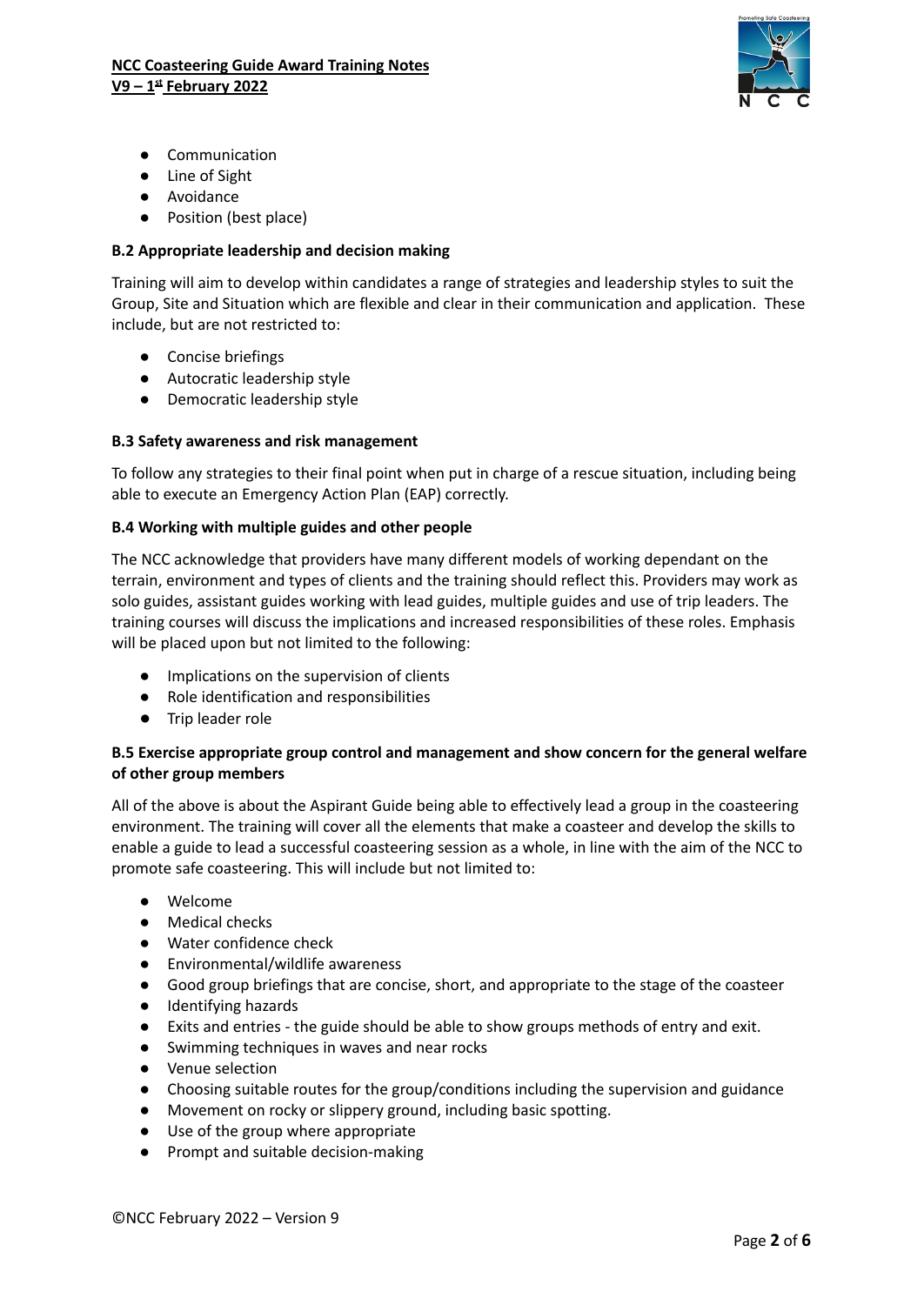# **NCC Coasteering Guide Award Training Notes V9 – 1 st February 2022**



- Jump Management
- Climbing and traversing above deep water
- Spotting
- Positioning during communication and pre-empting issues
- Use of signals for communication
- Play Spots
- Emergency exits

It is important that the Aspirant Guide learns how to add to the group dynamic, which enables swift decision-making, clear communications, and positive outcomes.

Training should start to develop the ability to judge the conditions, the route, with the ability of the group (both physically and mentally), to make appropriate decisions along with the need to modify plans as required.

### **B.6 Demonstrate the capability to manage a range of incidents**

Training should look at a wide variety of incidents and enable Aspirant Guides to work on the practical aspects of dealing with the situations, both selecting and using the appropriate equipment. Thus, preparing them to manage any incidents which could occur during the course of a journey.

Training should highlight:

The process of maintaining an overview of the situation so that the safety and well-being of the whole group are never forgotten, including:

- Various strategies for group control, communication, leadership styles and positioning, keeping a group together e.g. group huddle.
- Moving groups in more challenging situations e.g. rips, waves, caves, zawns, boulder fields.
- Incidents e.g. a broken limb, hypothermia, unconsciousness, spinal injury, stings, foot entrapment, panic, incidents in caves, fishing line etc.
- Incidents that involve rescue in different circumstances and conditions, thereby requiring a working knowledge of a variety of approaches, which may include the use of the Group and/or Assistant Guide.

The necessity of carrying and having easily accessible equipment:

- On Person such as: a throw line, knife, whistle etc. dependant on the location and situation used.
- Essential safety equipment to be carried (dependant on venue)
- A suitable first aid kit and familiarity with the use of its contents whilst in the coasteering environment

Communication

● A suitable means of summoning help in an emergency e.g., flares, mobile phone, VHF, PLB etc. depending on the operational area

#### **B.7 Provide guidance through top tips and handy hints**

Training should develop the ability to pass on tips to group members to improve their coasteering ability and confidence, as well as giving sufficient information in order to achieve a successful outcome for the session. For example, the Guide may need to give coasteerers top tips to allow them to travel across a wide gap as a group.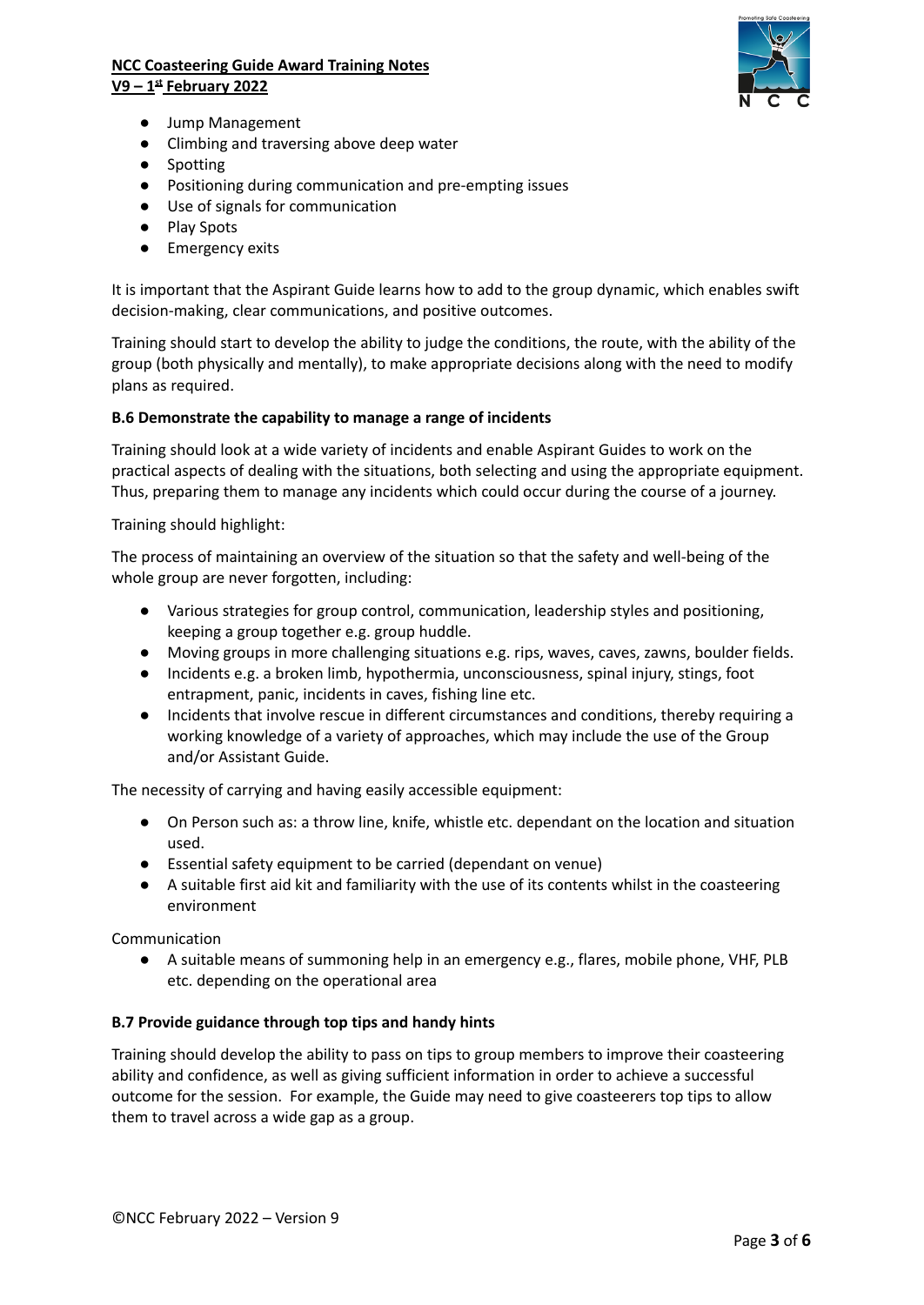# **NCC Coasteering Guide Award Training Notes V9 – 1 st February 2022**



# **B.8 Be able to connect how we can learn from coasteering activities to the challenges that are threatening our coastlines and communities**

Coasteering connects people to nature in ways that are more visceral than many other outdoor activities and provides an opportunity for understanding risk, challenge, and response. The candidate is expected to demonstrate ways of using coasteering and the environment they are moving through to make connections between climate-related sea-level rise, pollution, plastics and personal response to risk. As a result of this, clients will be able to better connect personal action wherever they are, to the protection of the ocean and coastal environment we treasure so deeply. Done well, all education elements to coasteering will enrich the client's experience, not dim it.

### **Part C – Rescue Skills**

Training should provide Aspirant Guides with a broad awareness of the challenges and problems associated with leading coasteering. The candidate should be knowledgeable of the 'self/team/casualty' principles in all incidents and rescue settings"

### **C.1 Have knowledge of and demonstrate the skilful application of appropriate rescue skills**

Aspirant Guides should work with a range of rescues and be shown how to adapt them to the prevailing conditions and features, including dealing with incapacitated coasteerers.

### **C.2 Understand the limitations of solo guiding and the use of group members as part of an emergency action plan**

Training should explore the challenges and limitations of working as a lone guide as well as the roles and responsibilities within groups.

### **C.3 Be conversant with different methods of towing**

To be trained or exposed to a variety of tows in the coasteering environment, such as:

Foot tow Shoulder strap tow Husky tow (two person tow) Chariot tow Safety bag tow Rescue tube tow (only if used by the Provider/Company) Towline tow (only if used by the Provider/Company) Towing using a throwline Towing the line and not towing the casualty.

A variety of tows should be trained, in context and relevant to conditions. The trainer must make coasteerers aware of clean line and quick release methods.

#### **C.4 Be conversant with different methods of using throw lines**

Understand how to use a throwline with a rescue, including throwing rescues and throwline management, reaching rescues, and using a throwline to tow.

As well as being able to:

- Throw accurately
- Complete an unpacked Re-throw
- Use of line to cross a zawn
- Use a throwline as a swim line
- Use others/wider group to help with throwline methods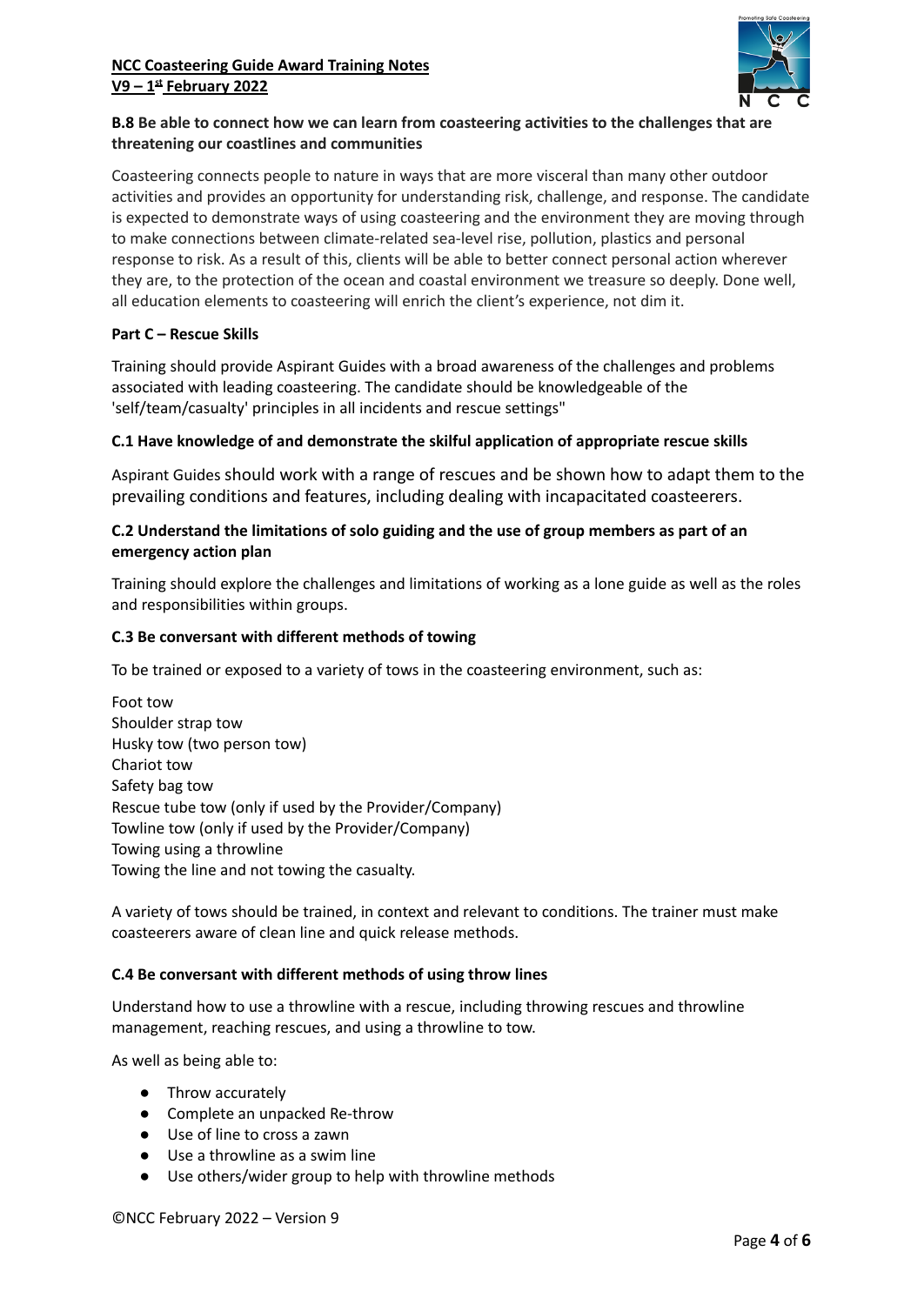

### **C.5 Be conversant with the use of Tape/Sling/Rope**

The training should help Aspirant Guides to understand and use this as a method of rescue and or support. Discussions should be held around the advantages and disadvantages of slings vs tapes vs short length of rope/floating rope vs full throw lines. Length of tape 3- 5 M.

#### **Part D – Theory**

Training should provide Aspirant Guides with an awareness of potential risks, safety precautions and safety thresholds pertinent to leading groups to the upper end of the remit.

#### **D.1 Equipment, design and maintenance**

The Trainer should endeavour to provide Aspirant Guides with knowledge and experience of using a range of equipment, including the most up to date. The Trainer should also provide Aspirant Guides with an understanding of how and why modern equipment has evolved, and which equipment best serves the situation. This should allow the Aspirant Guide to decide on the best pieces of equipment for their location and use.

### **D.2 Safety (includes Coastguard and rescue services)**

Training will introduce the candidate to a working knowledge of how the national and local emergency services function.

#### **D.3 Planning weather, waves, and tides**

Aspirant Guides should be aware of a variety of sources of weather, wave, and tidal forecasts. Through training, they should be able to interpret weather, wave and tidal forecasts and be mindful of the conditions actually experienced. Enabling them to show an understanding of the impact of weather, tide, and sea on the conditions that they encounter at the venue.

Training should ensure Aspirant Guides have the ability to decide on the correct location for the conditions of the day given all macro and micro forecasts available; the group dynamics; and any external factors i.e. access issues and if necessary go to plan B or C.

#### **D.4 Wellbeing, health and first aid**

Linked with sound judgement, Trainers should ensure Aspirant Guides are trained to deal with the most likely injuries that may occur as part of coasteering. It should be evident that Aspirant Guides can deal with an incident and see it safely through to its conclusion (including simple evacuations, dealing with emergency services and group care). This training should complement any other first aid training where it exists. Aspirant Guides should be encouraged to hold a current recognised two-day first-aid certificate.

#### **D.5 Group awareness and management**

Training should develop an awareness of the full spectrum of responsibilities whilst being a Coasteering Guide.

Training should cover:

- National Coastguard Organisations and rescue services
- Personal, legal, and ethical responsibilities
- The NCC role and documents